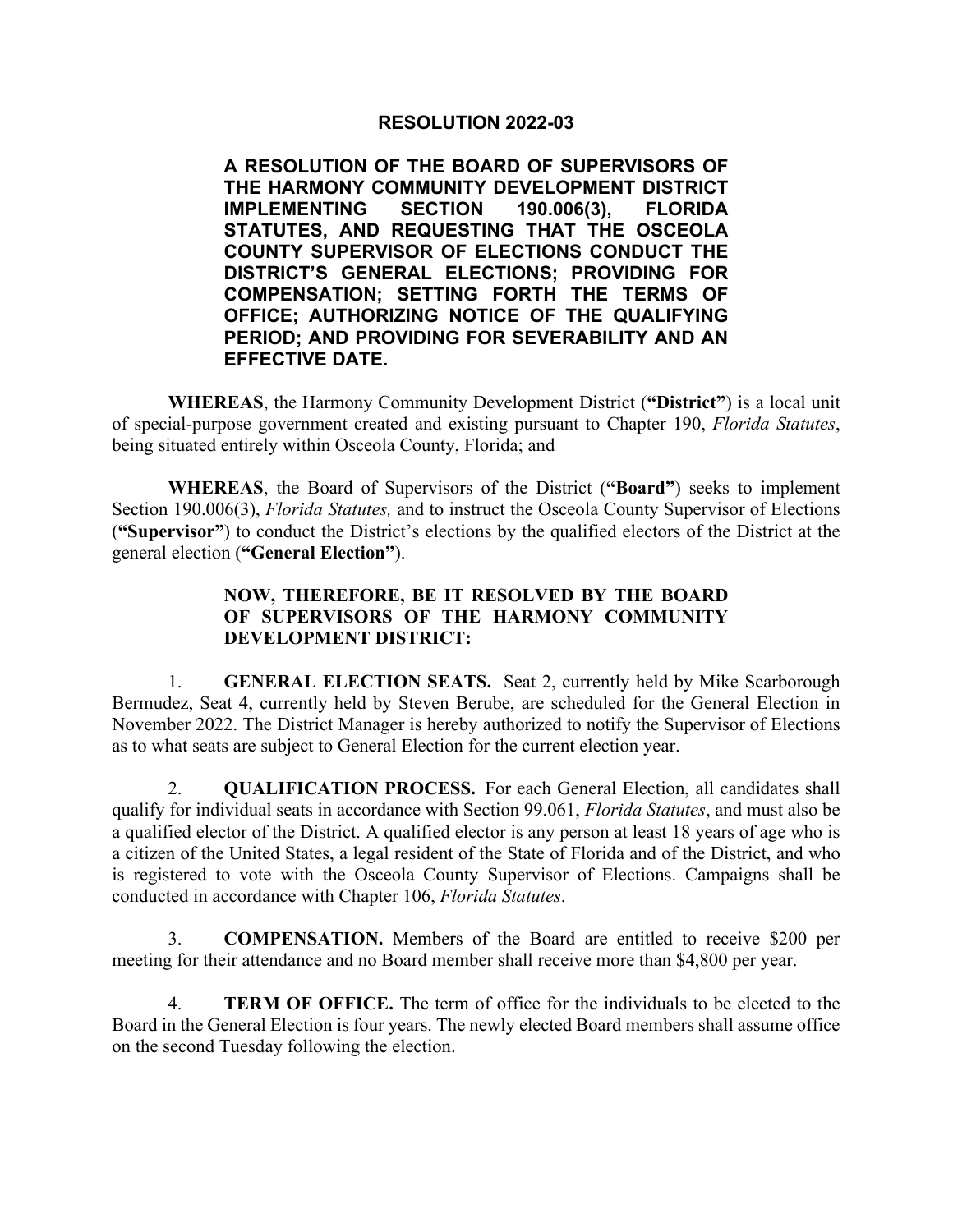5. **REQUEST TO SUPERVISOR OF ELECTIONS.** The District hereby requests the Supervisor to conduct the District's General Election. The District understands that it will be responsible to pay for its proportionate share of the General Election cost and agrees to pay same within a reasonable time after receipt of an invoice from the Supervisor.

6. **PUBLICATION.** The District Manager is directed to publish a notice of the qualifying period for each General Election, in a form substantially similar to **Exhibit** A attached hereto.

7. **SEVERABILITY.** The invalidity or unenforceability of any one or more provisions of this Resolution shall not affect the validity or enforceability of the remaining portions of this Resolution, or any part thereof.

8. **EFFECTIVE DA TE.** This Resolution shall become effective upon its passage.

**PASSED AND ADOPTED** this 31st day of March 2022.

**HARMONY COMMUNITY DEVELOPMENT DISTRICT** 

ereog,

Chairperson, Board of Supervisors

ATTEST: etary / Assistant Secretary